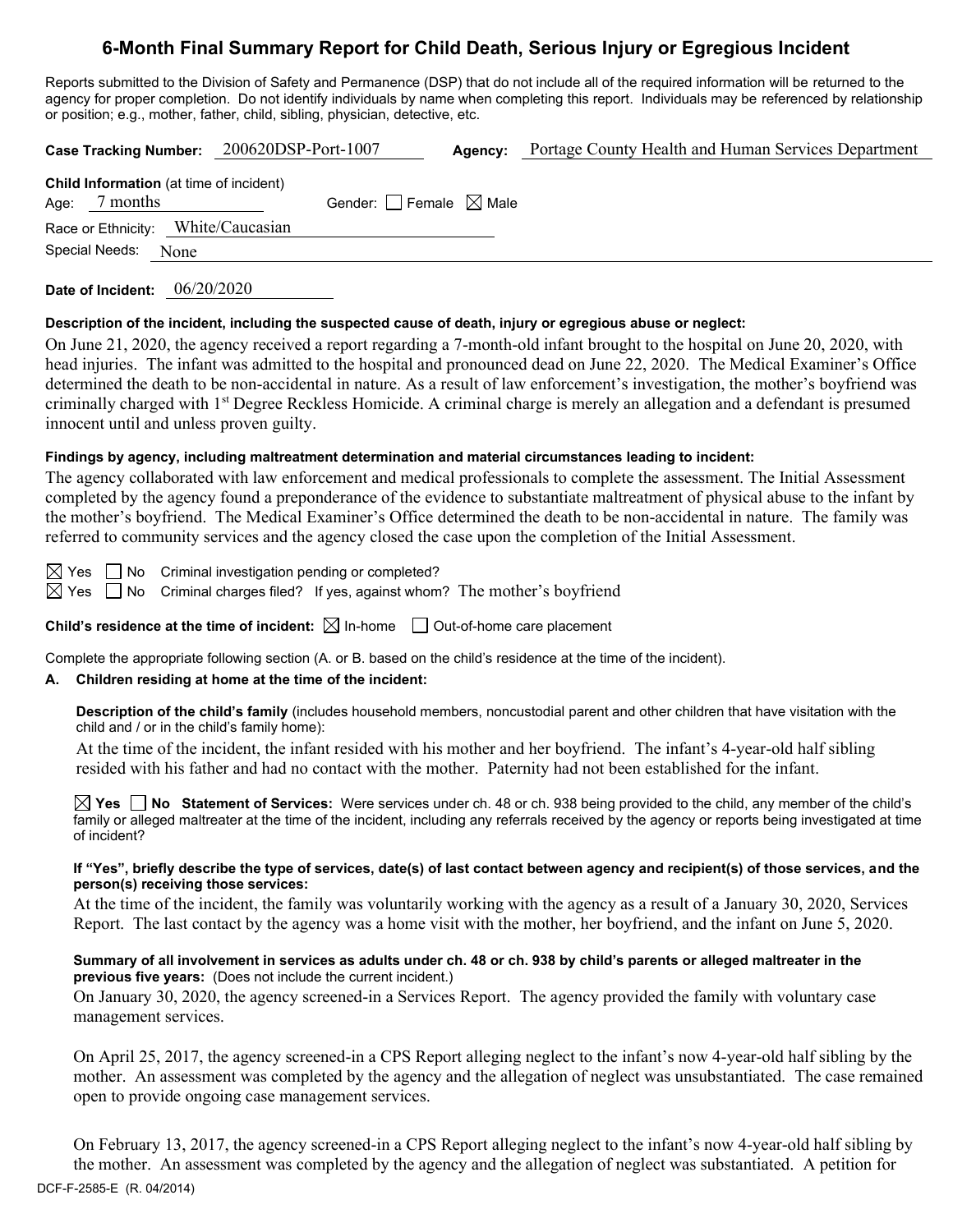Protection or Services was filed on April 6, 2017, and the case remained open to provide ongoing case management services.

#### **Summary of actions taken by the agency under ch. 48, including any investigation of a report or referrals to services involving the child, any member of the child's family living in this household and the child's parents and alleged maltreater.** (Does not include the current incident.)

(Note: Screened out reports listed in this section may include only the date of the report, screening decision, and if a referral to services occurred at Access. Reports that do not constitute a reasonable suspicion of maltreatment or a reason to believe that the child is threatened with harm are not required to be screened in for an Initial Assessment, and no further action is required by the agency.)

On January 30, 2020, the agency screened-in a Services Report. The agency provided the family with voluntary case management services.

On April 25, 2017, the agency screened-in a CPS Report alleging neglect to the infant's now 4-year-old half sibling by the mother. An assessment was completed by the agency and the allegation of neglect was unsubstantiated. The case remained open to provide ongoing case management services.

On February 13, 2017, the agency screened-in a CPS Report alleging neglect to the infant's now 4-year-old half sibling by the mother. An assessment was completed by the agency and the allegation of neglect was substantiated. A petition for Protection or Services was filed on April 6, 2017, and the case remained open to provide ongoing case management services.

### **Summary of any investigation involving the child, any member of the child's family and alleged maltreater conducted under ch. 48 and any services provided to the child and child's family since the date of the incident:**

The agency collaborated with law enforcement and medical professionals to complete the assessment. The Initial Assessment completed by the agency found a preponderance of the evidence to substantiate maltreatment of physical abuse to the infant by the mother's boyfriend. The Medical Examiner's Office determined the death to be non-accidental in nature. The family was referred to community services and the agency closed the case upon the completion of the Initial Assessment.

## **B. Children residing in out-of-home care (OHC) placement at time of incident:**

## **Description of the OHC placement and basis for decision to place child there:**  N/A

### **Description of all other persons residing in the OHC placement home:**   $N/A$

**Licensing history:** Including type of license, duration of license, summary of any violations by licensee or an employee of licensee or other actions that constitute a substantial failure to protect and promote the welfare of the child. N/A

**Summary of any actions taken by agency in response to the incident:** (Check all that apply.)

| $\boxtimes$<br>Screening of Access report            | Attempted or successful reunification             |
|------------------------------------------------------|---------------------------------------------------|
| Protective plan implemented                          | Referral to services                              |
| ⊠<br>Initial assessment conducted                    | Transportation assistance                         |
| Safety plan implemented                              | Collaboration with law enforcement                |
| Temporary physical custody of child<br>$\times$      | Collaboration with medical professionals          |
| Petitioned for court order / CHIPS (child in need of | Supervised visitation                             |
| protection or services)                              | Case remains open for services                    |
| Placement into foster home<br>X                      | Case closed by agency                             |
| <b>Placement with relatives</b>                      | Initiated efforts to address or enhance community |
| Ongoing Services case management                     | collaboration on CA/N cases                       |
|                                                      | Other (describe):                                 |

# **FOR DSP COMPLETION IF RECORD OR ON-SITE REVIEW WAS UNDERTAKEN:**

**Summary of policy or practice changes to address issues identified based on the record or on-site review of the incident:**  Under the Child Welfare Disclosure Act (Section 48.981(7)(cr), Stats.), the Department of Children and Families' (DCF) Division of Safety and Permanence (DSP) completes an initial review of the agency's practice for each case reported under the Act. A further practice review has been completed for case #200620DSP-Port-1007. As a result of this review process, the DSP